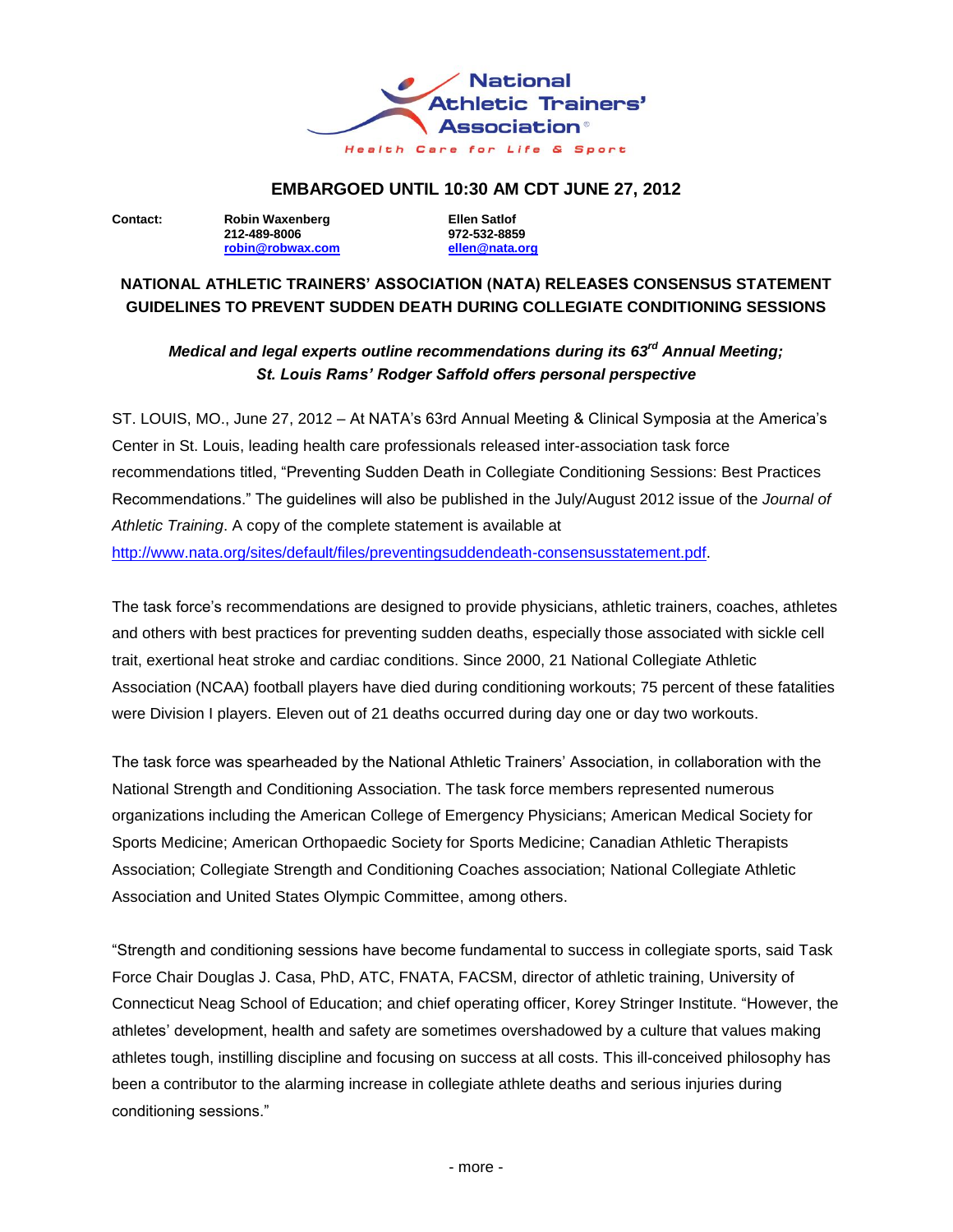To combat injuries and death, the task force developed the following guidelines:

- 1. Progressive acclimatization is the cornerstone of safety.
- 2. Introduce new conditioning activities gradually.
- 3. Do not use exercise and conditioning activities as punishment.
- 4. Strength and conditioning coaches (SCCs) require proper education, experience and credentialing.
- 5. Provide appropriate medical coverage, including an SCC and athletic trainer.
- 6. Develop and practice emergency action plans (EAPs).
- 7. Be cognizant of athletes' medical conditions.
- 8. Administer strength and conditioning programs to manage health- and safety-related concerns for the student-athlete.
- 9. Establish a close working partnership of recognized professional organizations, including athletic, coaching, sports medicine and strength and conditioning organizations.
- 10. Require adequate continuing education for the entire coaching and medical teams.

According to task force member Jay R. Hoffman, PhD, CSCS, FNSCA, FACSM, RSCC, president of the National Strength and Conditioning Association; department chair of Child, Family and Community Services at the University of Central Florida and professor in the Sport and Exercise Science program, "It's vital that we administer collegiate conditioning sessions with appropriate oversight by educated and experienced strength and conditioning coaches. They in turn should work in collaboration with athletic trainers and team physicians and follow an adhered to plan of gradual acclimatization to each workout session. The task force guidelines provide us all with a clear roadmap to prevent or reduce injury or emergency and ensure a safe and healthy environment."

"Inadequate emergency preparation leading to sudden deaths in athletes also carries with it the real risk of major liability to the school or organization's administrators, teams and coaches," said Richard H. Adler, a founding principal partner of the Seattle law firm Adler Giersch and chairman of the executive board of the Brain Injury Association of Washington. "These guidelines are a great resource to prevent easily preventable tragic and catastrophic deaths, reduce financial and legal risks, and make sports more enjoyable for participants, their families and fans."

One of the task force guidelines concerns emergency action plans and appropriate medical coverage, specifically that a strength and conditioning coach (SCC) should be present during all strength and conditioning sessions and be prepared to provide first aid as soon as an athlete shows signs of distress. "An athletic trainer should also be present during each high-risk collegiate conditioning session, including sprinting, timed sessions, mat drills and stations," said task force member Ron Courson, ATC, PT, NREMT-I, CSCS, associate athletic director of Sports Medicine for the University of Georgia Athletic Association. "All personnel at strength and conditioning venues must regularly review and rehearse EAPs designed for the specific venue, sport, and circumstances in order to plan for worst-case scenarios."